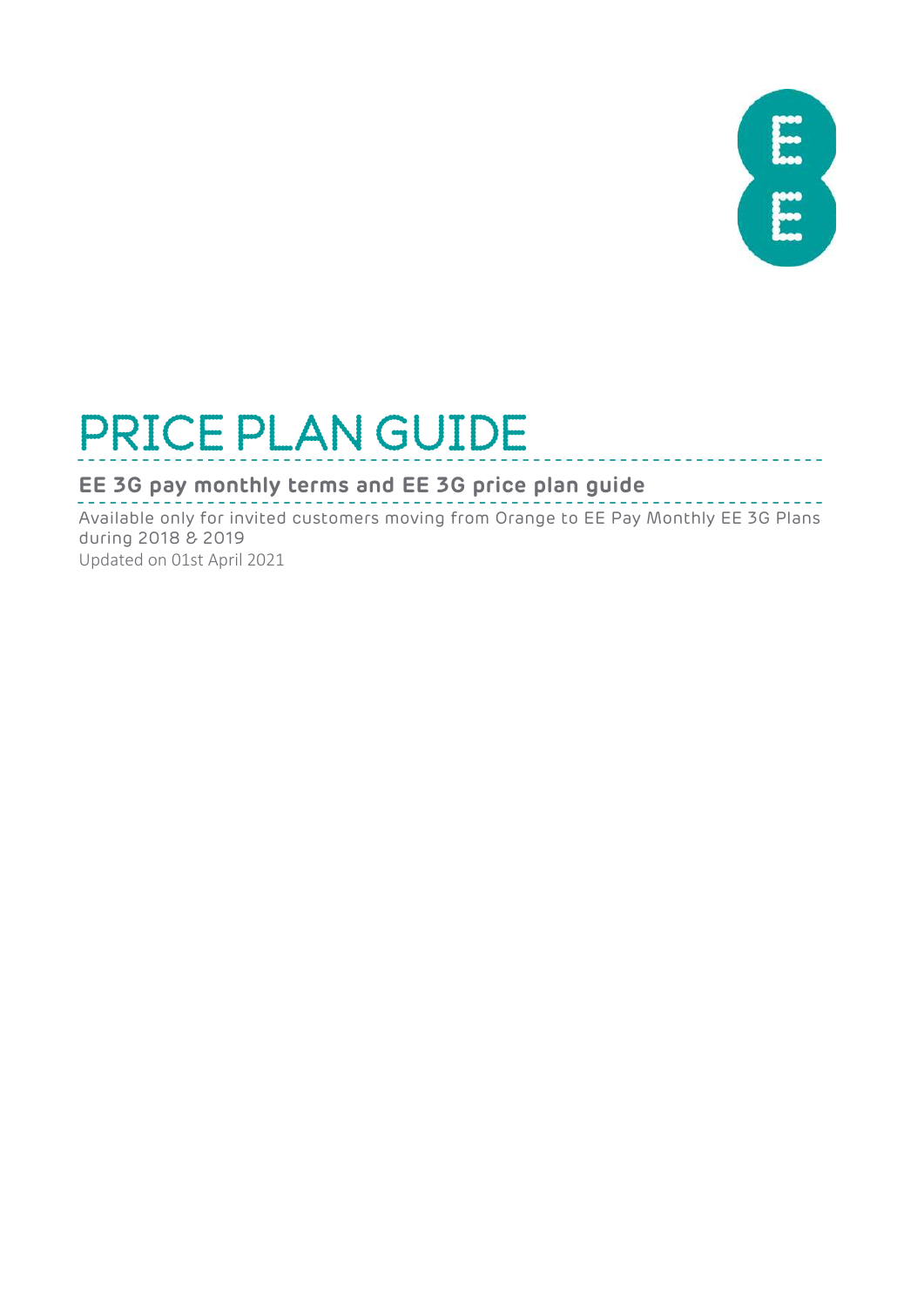## EE 3G PAY MONTHLY PLAN TERMS

These plans give you access to EE's 3G network. If you want to change your monthly plan you will need to contact us and change to a 4G plan. If you want access to EE's 4G network you will need to contact us and upgrade to a new pay monthly plan with a new minimum term. The speeds you achieve will depend on a number of factors including: your location, the device you are using and geographic factors such as tree coverage and population density. If you are using your phone indoors, the materials of the building you're in may also affect mobile internet speeds.

Your monthly payment is for using mobile internet on your mobile broadband device and your phone. For phone plans it also covers checking voicemail (including visual voicemail if you have an iPhone) and an unlimited allowance of minutes and texts. You can use your minutes & texts:

- When **in the UK** to call and text customers of UK mobile networks and UK landlines starting with 01, 02 & 03 (mobile and landline numbers to Jersey, Guernsey and Isle of Man not included).
- When roaming **in the EU/EEA** to call and text customers of UK mobile networks and UK landlines starting with 01, 02 & 03 (including landlines and mobiles in Jersey, Guernsey and the Isle of Man).
- When roaming **in the EU/EEA** (including Jersey, Guernsey and the Isle of Man) to call and text customers of EU/EEA mobile networks and landlines.

|                                                                                | Calling from the UK                                                    | Calling from EU/EEA/Switzerland (including<br>Jersey, Guernsey & the Isle of Man) |
|--------------------------------------------------------------------------------|------------------------------------------------------------------------|-----------------------------------------------------------------------------------|
| Calling to the UK (landlines<br>starting with 01, 02 & 03, and<br>mobiles)     | Included                                                               | Included                                                                          |
| Calling to EU/EEA/Switzerland<br>(including Guernsey, Jersey & Isle<br>of Man) | EU/EEA not included,<br>Guernsey, Jersey & Isle of<br>Man not included | Included (to landlines and mobiles)                                               |

For example:

- Calls and texts from the UK to France are not included in your allowance, as this is an international call.
- Calls and texts from France to mobiles & landlines in the UK are included as part of your roaming allowances.
- Calls and texts within the EU/EEA/Switzerland to mobiles & landlines (so for example from France to France, or from France to Spain) are included as part of your roaming allowances.

You cannot use your inclusive minutes and texts to call and text customers of mobile networks and landlines in the EU/EEA/Switzerland when in the UK. Allowances do not include premium rate numbers anywhere in the UK or the EU and will be charged at your normal plan rate.

Calls to numbers starting with 08, 070, 09 and 118 are not included in your inclusive allowance of minutes. Calls to numbers starting with 084, 087, 09 and 118 will be split into two parts:

- the Access Charge this is the amount that is charged by EE as set out in the Price Guide below (page 7);
- the Service Charge this is charged by the organisation you are calling. The amount of the Service Charge is set by them, and should be stated anywhere the number is advertised.

The Access Charge is added to the Service Charge to give your total cost of call. For further information [https://ee.co.uk/help/help](https://ee.co.uk/help/help-new/billing-usage-and-top-up/call-text-and-data-charges/charges-for-calling-non-geographic-numbers)[new/billing-usage-and-top-up/call-text-and-data-charges/charges-for-calling-non-geographic-numbers.](https://ee.co.uk/help/help-new/billing-usage-and-top-up/call-text-and-data-charges/charges-for-calling-non-geographic-numbers)

Your inclusive data allowance is for use when in the UK and in the EU. When outside the UK you may be subject to a data fair use policy (see below for details).

Plans are for normal person to person use from your phone and are subject to your acceptance of our standard terms and conditions for pay monthly services. We monitor use in accordance with those terms. The terms state that you can't use these plans to sell access to our network to anyone else. They are also not to be used for anything unlawful or to send nuisance communications. At the moment, we'll decide that you're breaking these terms if you text and/or call more than 300 different numbers in a month. Remember, we're free to decide that other types of use may also be breaking this term. If you do break this term, we'll contact you and ask you to stop and if you don't then we may disconnect your SIM card from our network.

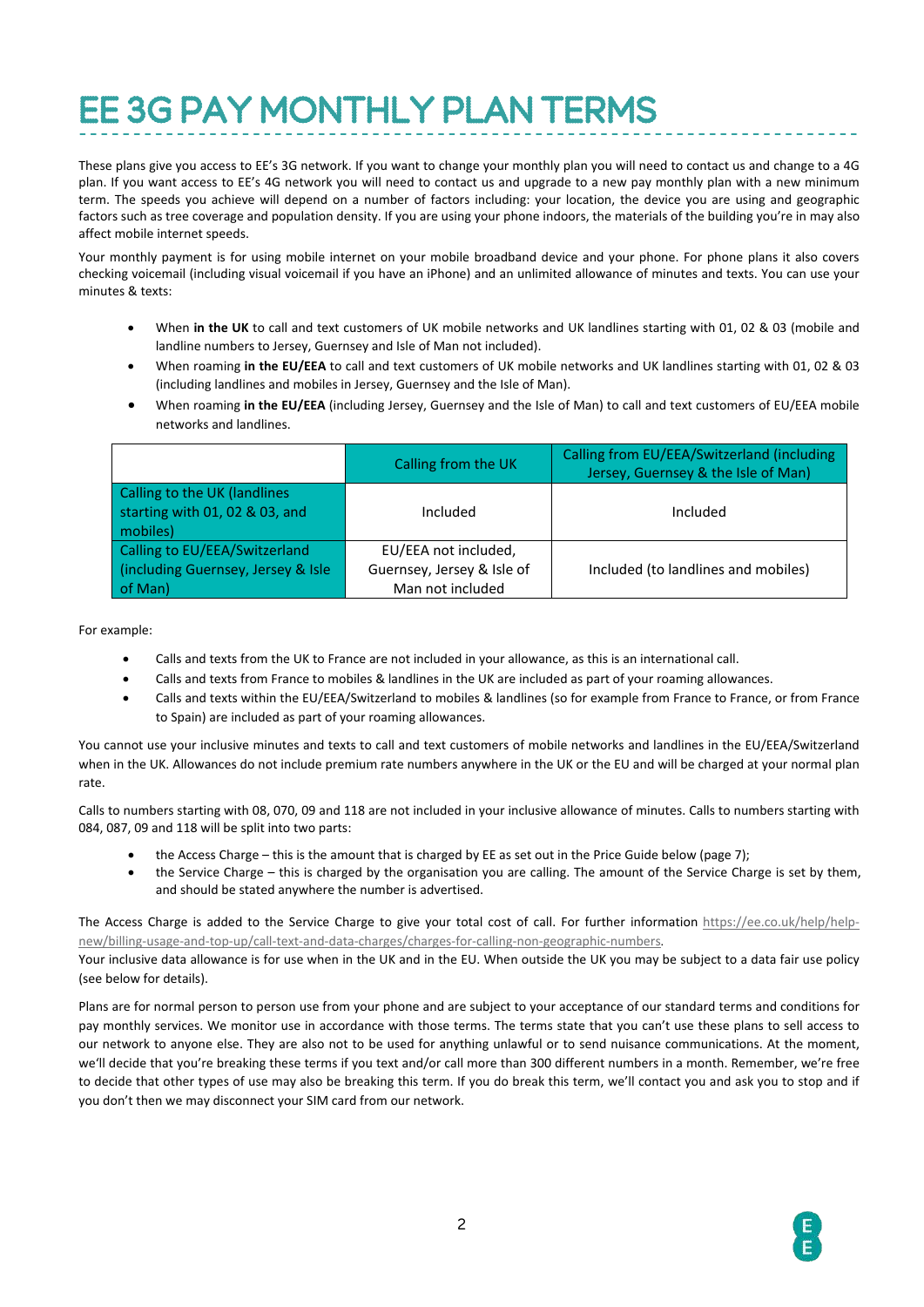#### **UK USE**

You'll need 3G or 4G coverage to use mobile internet on your phone and a compatible device. You can only use mobile internet on our 4G network if you're within a 4G-enabled area and in range of a 4G base station. 4G isn't available everywhere in the UK. You'll also need a 4G SIM and a 4G phone compatible with our network. Your 4G phone may not be compatible with other UK 4G networks or 4G networks outside the UK. You can check your coverage at ee.co.uk/coverage. Mobile coverage will be the same as on your previous Orange plan.

Each mobile internet option gives you a data allowance to use each month. We'll let you know by text message when your data is running low (when 80% of your allowance is used up) and when it has run out. You can use mobile internet on your phone to make internet phone calls ('VoiP') or to use your phone as a modem ('tethering'). Remember, you can use mobile internet on your phone for peer to peer file sharing. We won't charge you any more if you reach your monthly data allowance, but you won't be able to use mobile internet. To continue to use mobile internet after you've used up your current month's data allowance, you'll need to buy one of our data add-ons which will allow you to use mobile internet until your next bill date.

When in the UK, if you have a compatible device and the correct software, you can use your minutes allowance to make calls using WiFi Calling (see ee.co.uk/wificalling for terms).

#### **ROAMING**

Inclusive roaming benefits are available to UK based customers only.

Our **Europe Roaming Zone** presently includes:Austria, Azores, Belgium, Bulgaria, Croatia, Cyprus\*, Czech Republic, Canary Islands, Denmark, Estonia, Finland, France, French Guyana, Germany, Gibraltar, Greece, Guadeloupe, Guernsey, Hungary, Iceland, Ireland, Isle of Man, Italy, Jersey, Latvia, Liechtenstein, Lithuania, Luxembourg, Madeira, Malta, Martinique, Mayotte, Monaco, Netherlands, Norway, Poland, Portugal, Reunion Islands, Romania, San Marino, Saint Martin (French), Saint Barthelemy, Slovakia, Slovenia, Spain, Sweden, Switzerland and Vatican City (Italy).

\* Note Turkey (you may connect to a Turkish network in Northern Cyprus) and Andorra are outside the EU/EEA and not included in our European Roaming Zone. Therefore any calls made from either of these countries, or from Northern Cyprus if connected to a Turkish network, will be chargeable.

Our **Rest of World Roaming Zone** presently includes: Australia, Canada, Mexico, New Zealand and the USA.

You can call 150 free of charge when roaming in the EU/EEA to get information about our charges. Emergency services can be contacted within the EU/EEA by calling 112.

If your device is compatible with WiFi Calling, you will not be able to use it for WiFi Calling when outside the UK.

#### Fair use amount

If your domestic data allowance is greater than 50GB, a fair usage policy of 50GB whilst roaming in our Europe Zone will apply (i.e. you can use up to 50GB from your allowance while roaming). Once you've used your fair use policy amount when roaming, we will notify you and surcharges will apply to continue using data when roaming in our Europe Zone.

The surcharges will last until you exhaust the remainder of your domestic data allowance, return to the UK, or until your next bill date (whichever is earlier).

#### • 1MB £0.36

Note whilst the charge displayed above is per MB, EE charge on a per KB basis (i.e. 1KB = £0.00036 or 0.036p).

Whether you have a FUP and subject to the above surcharges after exhausting your fair use amount, or you have a domestic allowance of 50GB or less and therefore not subject to the fair use amount, if you use all your domestic data allowance when roaming outside the UK you'll need to buy an out of bundle UK/EU data add-on to continue using data. Details of these data add-ons (and the surcharges mentioned above) can be found in the EE Monthly Plan Terms And Price Guide.

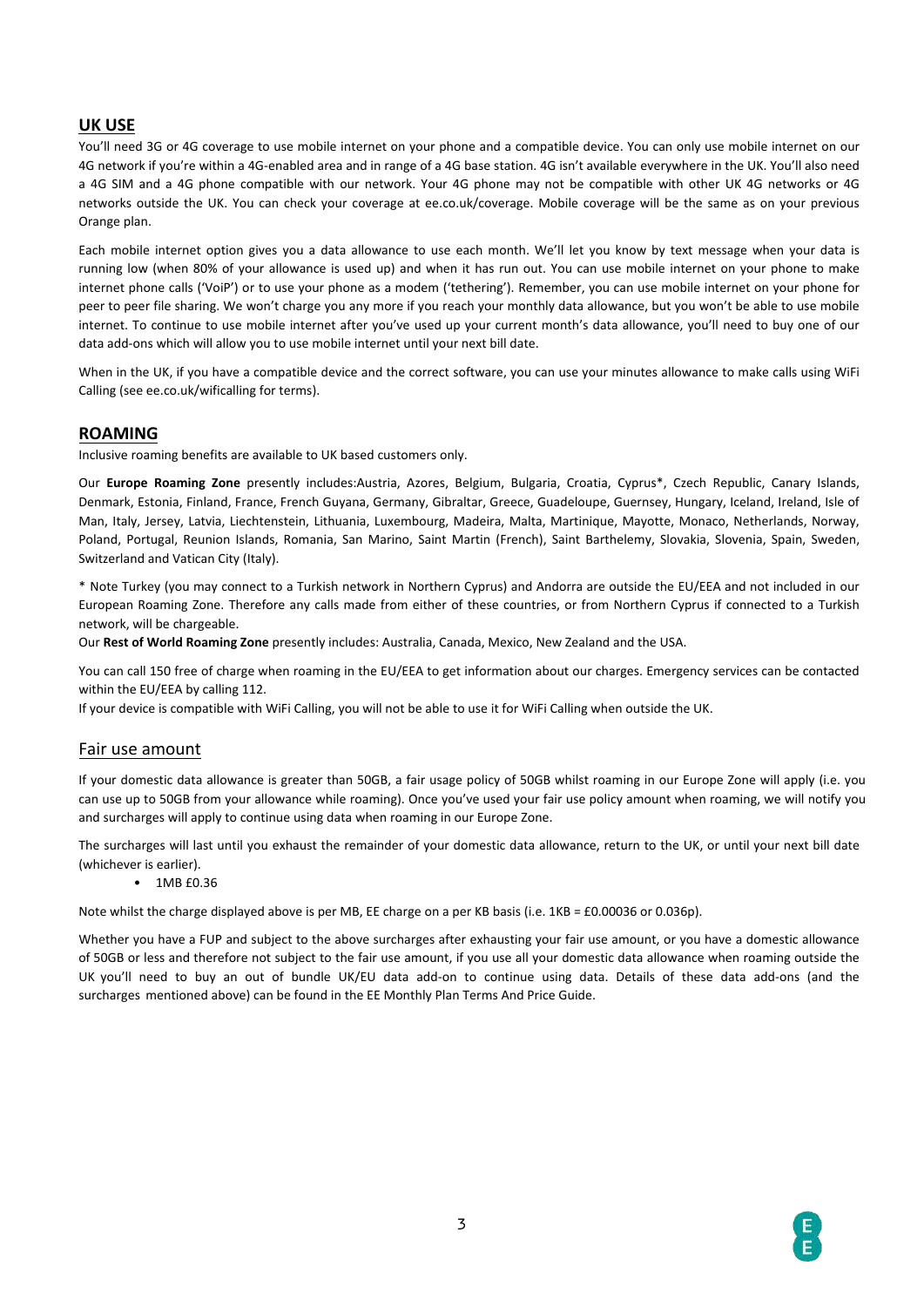#### So, for example, if your data allowance is 60GB you can use a maximum of 50GB when roaming:

| Scenario 1                                                                                           | <b>Scenario 2</b>                                            | Scenario 3                                                                                                                                                              |  |
|------------------------------------------------------------------------------------------------------|--------------------------------------------------------------|-------------------------------------------------------------------------------------------------------------------------------------------------------------------------|--|
| You've used 8GB in the UK before going<br>abroad                                                     | You've used 8GB in the UK before<br>going abroad             | You've used 50GB in the UK before going abroad                                                                                                                          |  |
| You use the maximum 50GB outside<br>the UK                                                           | You use 5GB while roaming,<br>out of a maximum 50GB          | You'll have 10GB maximum to use outside the UK                                                                                                                          |  |
| After you have used 50GB data outside<br>the UK, surcharges will apply for you to<br>keep using data | You'll have 47GB left to use in the<br>UK when you come back | After you have used the remaining 10GB of your<br>allowance you will need to buy a data add-on to use more<br>data whether you are in the EU or the UK. If you use more |  |
| You'll have 2GB left to use in the UK<br>when you come back                                          |                                                              | than 40GB of the data from the add-on while in the EU,<br>surcharges will apply for you to keep using data.                                                             |  |

#### Speeds

All our customers can enjoy the superfast speeds supported by our roaming partners abroad. But please note: Speeds outside the UK always depend on the network you connect to and 4G may or may not be available. We aren't responsible for the speeds or coverage you get outside the UK. As in the UK, your coverage and speeds will vary depending on your location, the number of people on the network and other factors such as weather and geography.

#### Stable links

You must comply with the EE fair use policy which includes you being a permanent resident in, or having a stable link to, the UK. We will consider you to have a stable link to the UK if, during any four-month period, you:

- spend a total of two months or more within the UK; or
- mainly use your inclusive voice, text or data usage allowances in the UK, rather than while you are roaming.

If we reasonably believe there is a breach of this stable links policy, we will monitor this based on the combination of your presence in the UK and usage in the EU/EEA/Switzerland for four months. If, during this four month period, we believe or know that you may have breached the conditions set out above, we will notify you of the breaches and ask you to explain the reasons for this, as well as setting out the type of proof you need to supply to satisfy us that your usage complies with EE's stable links policy.

If you do not contact us within 14 days or we think that your explanation for your usage is unreasonable we may apply a surcharge for all future usage. Surcharges are set out above and we will cease to charge these surcharges when you contact us and either supply the proof requested in our notification or comply with the stable links policy. You may not resell our UK SIM cards to persons not residing in or having stable links to the UK. If you do, we may block the SIM card and roaming services.

#### Complaints

If you have any concerns about EE's FUP policy, please get in touch with us using your preferred contact method at ou[r Ways to Complain](https://ee.co.uk/help/help-new/make-a-complaint) page. Please see ou[r Complaint Code of Practice](https://ee.co.uk/help/help-new/safety-and-security/protecting-your-information/complaints-code-of-practice) for full details of our complaints procedure.

#### Mobile Broadband 3G EE Pay Monthly Plans

Compatible laptop/tablet, an enabled device like a USB modem (which you may need to buy) and coverage required. Plans are for mobile internet use only. Supports up to 10 compatible devices. Signal range up to 10m. The more devices you have connected to your mobile Wi-Fi device at the same time, the slower your internet connection will be. Must be charged periodically in order to power devices. Battery life depends upon type of device connected & level of charge in 3GEE Wi-Fi device.

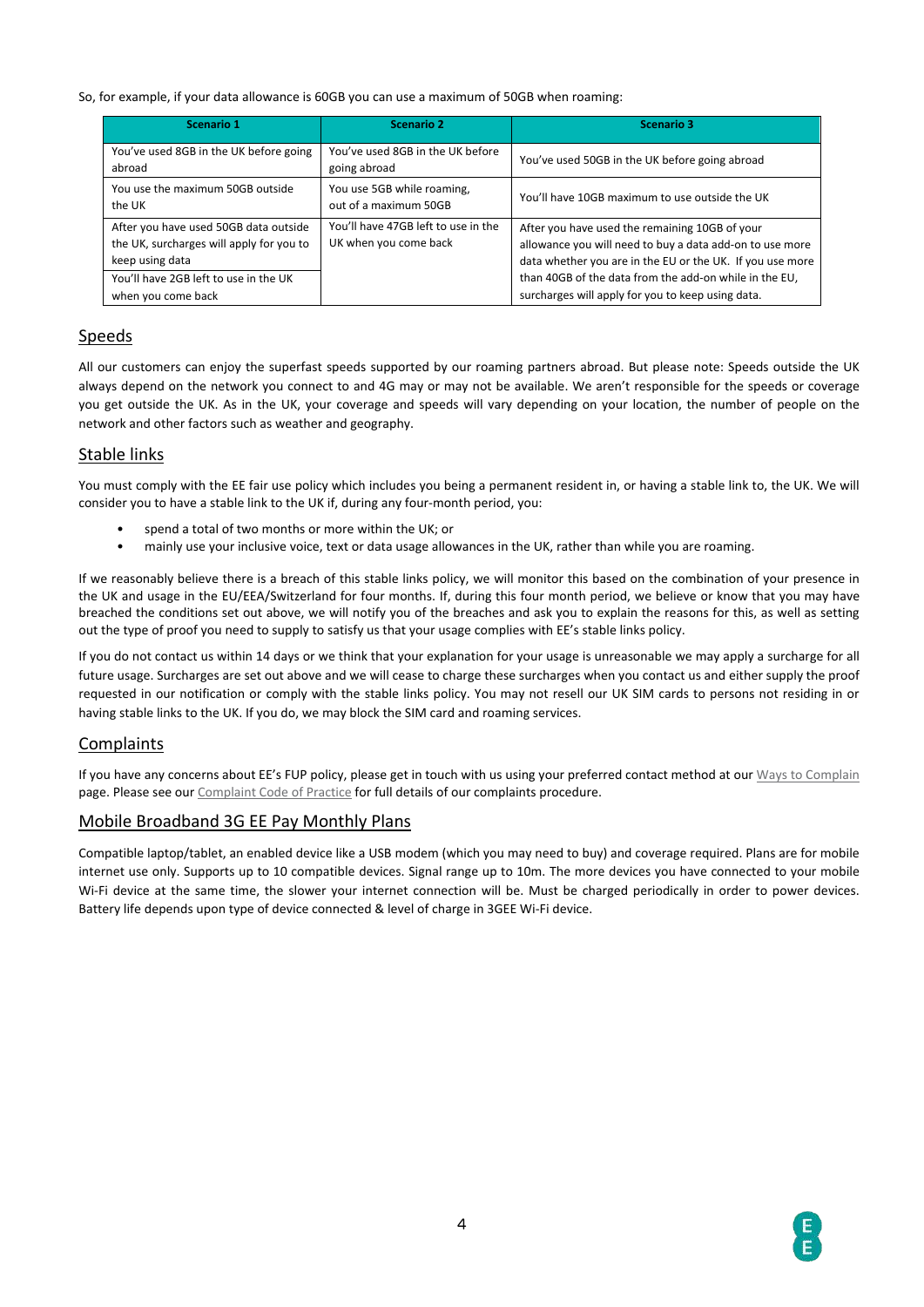### EE 3G PHONE PLAN PRICE GUIDE

Available only for invited customers moving from Orange to EE during 2018 and 2019.

Each year in March, the price of your monthly plan will increase in line with the Retail Price Index (RPI) rate of inflation as published in January by the Office for National Statistics. To check your current monthly price plan charge just check your latest bill or My EE. This is the Plan Price Guide referred to in your full pay monthly agreement with us. This Plan Price Guide forms part of your agreement with us.

| <b>Plan Type</b>         | <b>Voice Allowance</b> | <b>Text Allowance</b> | <b>Data Allowance</b> | <b>Price available</b> |
|--------------------------|------------------------|-----------------------|-----------------------|------------------------|
|                          |                        |                       |                       | (Inc. VAT)             |
| EE 3G Plan 300MB         | 500 min.               | Unlimited             | 300 MB                | £6.99                  |
| EE 3G Plan 300MB         | 550 min.               | Unlimited             | 300 MB                | £7.49                  |
| EE 3G Plan 400MB         | 600 min.               | Unlimited             | 400 MB                | £7.99                  |
| EE 3G Plan 400MB         | 650 min.               | Unlimited             | 400 MB                | £8.49                  |
| EE 3G Plan 450MB         | 700 min.               | Unlimited             | 450 MB                | £8.99                  |
| EE 3G Plan 500MB         | 750 min.               | Unlimited             | 500 MB                | £9.49                  |
| EE 3G Plan 500MB         | 800 min.               | Unlimited             | 500 MB                | £9.99                  |
| EE 3G Plan 750MB         | 850 min.               | Unlimited             | 750 MB                | £10.99                 |
| EE 3G Plan 750MB         | 900 min.               | Unlimited             | 750 MB                | £11.99                 |
| EE 3G Plan 1GB           | 1000 min.              | Unlimited             | 1 GB                  | £12.99                 |
| EE 3G Plan 1.5GB         | 1000 min.              | Unlimited             | 1.5 <sub>GB</sub>     | £15.99                 |
| EE 3G Plan 2GB           | 1000 min.              | Unlimited             | 2 GB                  | £18.99                 |
| EE 3G Plan 3GB           | 2000 min.              | Unlimited             | 3 GB                  | £21.99                 |
| EE 3G Plan 4GB           | Unlimited              | Unlimited             | 4 GB                  | £24.99                 |
| EE 3G Plan 6GB           | Unlimited              | Unlimited             | 6 GB                  | £27.99                 |
| EE 3G Plan 10GB          | Unlimited              | Unlimited             | 10 GB                 | £30.99                 |
| EE 3G Plan 12GB          | Unlimited              | Unlimited             | 12 GB                 | £33.99                 |
| EE 3G Plan 15GB          | Unlimited              | Unlimited             | 15 GB                 | £37.99                 |
| EE 3G Plan 18GB          | Unlimited              | Unlimited             | 18 GB                 | £41.99                 |
| EE 3G Plan 21GB          | Unlimited              | Unlimited             | 21 GB                 | £45.99                 |
| EE 3G Plan 24GB          | Unlimited              | Unlimited             | 24 GB                 | £49.99                 |
| EE 3G Pay as you consume | Standard rates apply   | Standard rates apply  | Standard rates apply  | £0.00                  |

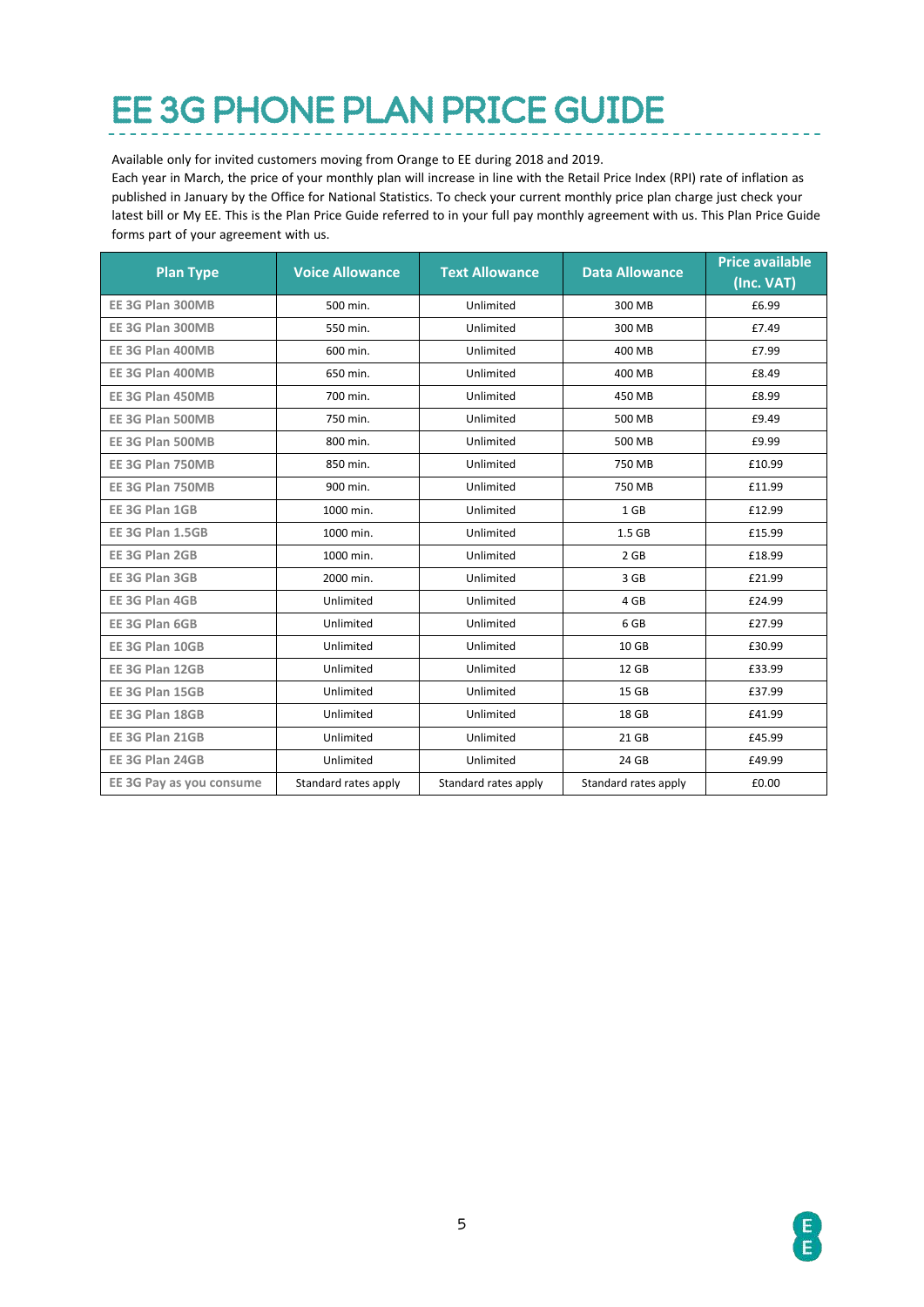### EE 3G MOBILE BROAD BAND PLAN PRICE GUIDE

| <b>Plan Type</b>                | <b>Data Allowance</b>                                           | <b>Price available</b><br>(Inc. VAT) |  |
|---------------------------------|-----------------------------------------------------------------|--------------------------------------|--|
| EE 3G MBB Plan 1GB              | 1 <sub>GB</sub>                                                 | £10.00                               |  |
| EE 3G MBB Plan 2GB              | 2 GB                                                            | £5.00                                |  |
| EE 3G MBB Plan 2GB              | 2 GB                                                            | £10.00                               |  |
| EE 3G MBB Plan 2GB              | $2$ GB                                                          | £15.00                               |  |
| EE 3G MBB Plan 2GB              | 2 GB                                                            | £20.00                               |  |
| EE 3G MBB Plan 2GB              | $2$ GB                                                          | £25.00                               |  |
| EE 3G MBB Plan 2GB              | 2 GB                                                            | £30.00                               |  |
| EE 3G MBB Plan 5GB              | 5GB                                                             | £5.00                                |  |
| EE 3G MBB Plan 5GB              | 5GB                                                             | £10.00                               |  |
| EE 3G MBB Plan 5GB              | 5GB                                                             | £15.00                               |  |
| EE 3G MBB Plan 5GB              | 5GB                                                             | £20.00                               |  |
| EE 3G MBB Plan 5GB              | 5GB                                                             | £25.00                               |  |
| EE 3G MBB Plan 5GB              | 5GB                                                             | £30.00                               |  |
| EE 3G MBB Plan 5GB              | 5GB                                                             | £35.00                               |  |
| EE 3G MBB Plan 20GB             | 20GB                                                            | £10.00                               |  |
| EE 3G MBB Plan 20GB             | 20GB                                                            | £15.00                               |  |
| EE 3G MBB Plan 20GB             | 20GB                                                            | £20.00                               |  |
| EE 3G MBB Plan 20GB             | 20GB                                                            | £25.00                               |  |
| EE 3G MBB Plan 20GB             | 20GB                                                            | £30.00                               |  |
| EE 3G MBB Pay as you<br>consume | A data pass must be purchased before data can<br>be consumed ** |                                      |  |

**\*\* EE 3G MBB Pay as you consume** - A data pass must be purchased before data can be consumed for data pass pricing please see EE 3G Non-Standard price guide

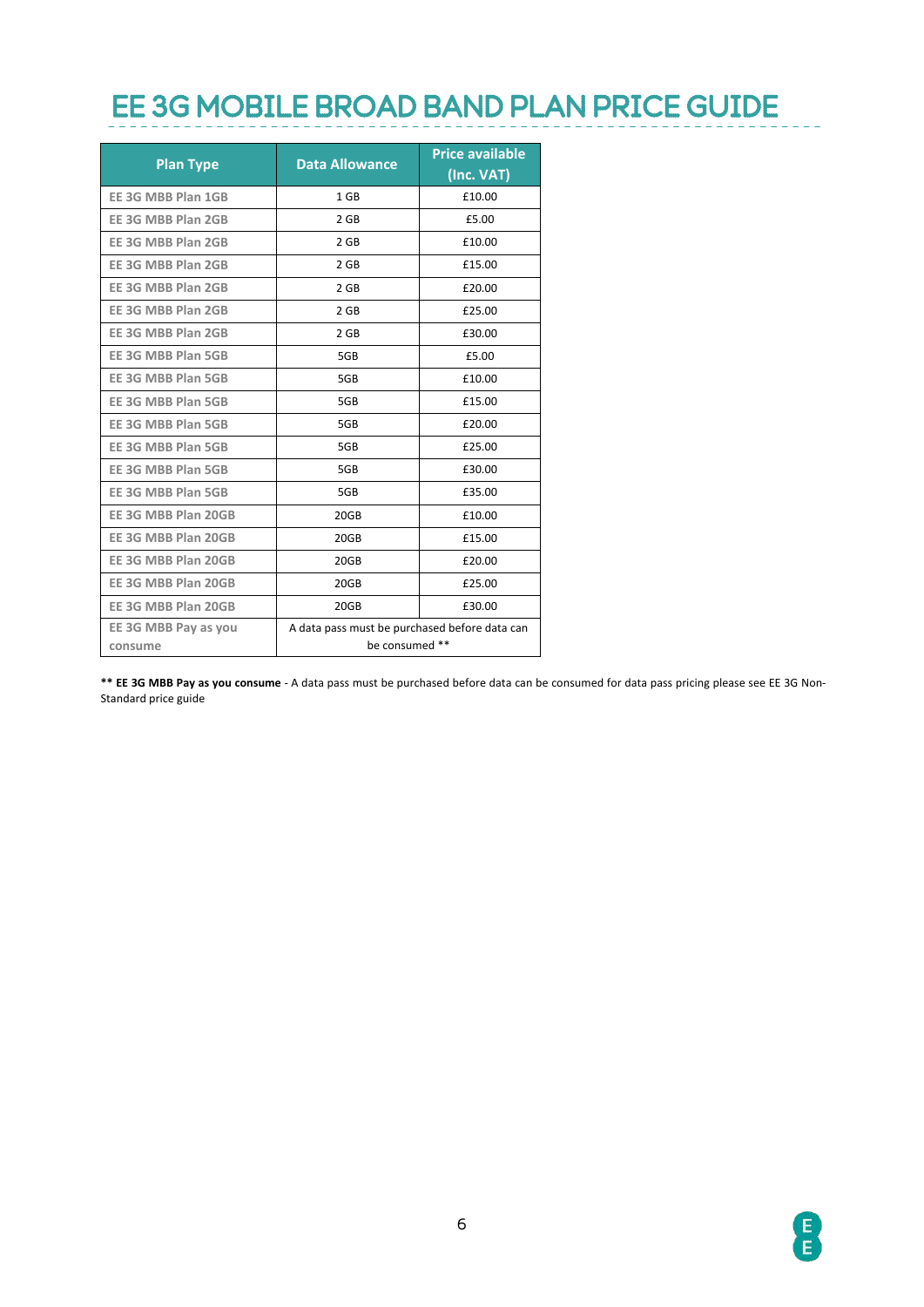| <b>Service Type</b>                                                                                                                                                                                                                                                                                                                                                                                                                                                                                                           | <b>Included in Allowances 3GEE</b><br><b>Plans</b> | <b>Cost of Calls or Services Made</b><br>Outside of Allowances (incl. VAT) <sup>5</sup> |  |  |
|-------------------------------------------------------------------------------------------------------------------------------------------------------------------------------------------------------------------------------------------------------------------------------------------------------------------------------------------------------------------------------------------------------------------------------------------------------------------------------------------------------------------------------|----------------------------------------------------|-----------------------------------------------------------------------------------------|--|--|
| Calls to UK mobile numbers                                                                                                                                                                                                                                                                                                                                                                                                                                                                                                    | V                                                  | 67p per minute <sup>2</sup>                                                             |  |  |
| Calls to certain MVNO numbers <sup>3</sup>                                                                                                                                                                                                                                                                                                                                                                                                                                                                                    | x                                                  | 67p per minute <sup>2</sup>                                                             |  |  |
| Calls to landlines (numbers starting with 01, 02, or 03 excluding<br>Jersey, Guernsey and Isle of Man)                                                                                                                                                                                                                                                                                                                                                                                                                        | ✔                                                  | 67p per minute <sup>2</sup>                                                             |  |  |
| Calls to Freephone (080) & $(116)^{4,5}$                                                                                                                                                                                                                                                                                                                                                                                                                                                                                      | ×                                                  | Free                                                                                    |  |  |
| Calls to 08 & 09 numbers                                                                                                                                                                                                                                                                                                                                                                                                                                                                                                      | ×                                                  | Access Charge of 67p per minute<br>plus a Service Charge                                |  |  |
| Calls to 084 and 087 numbers                                                                                                                                                                                                                                                                                                                                                                                                                                                                                                  | $\pmb{\times}$                                     | Access Charge of 67p per minute<br>plus a Service Charge                                |  |  |
| Calls to numbers starting in 0500                                                                                                                                                                                                                                                                                                                                                                                                                                                                                             | ×                                                  | 20p per minute <sup>2</sup>                                                             |  |  |
| Calls to retrieve voicemail                                                                                                                                                                                                                                                                                                                                                                                                                                                                                                   | V                                                  | 67p per minute <sup>2</sup>                                                             |  |  |
| Text messages to UK mobile numbers <sup>5</sup>                                                                                                                                                                                                                                                                                                                                                                                                                                                                               | V                                                  | 16p per message                                                                         |  |  |
| Text messages to certain MVNO numbers <sup>3, 5</sup>                                                                                                                                                                                                                                                                                                                                                                                                                                                                         | $\pmb{\times}$                                     | 16p per message                                                                         |  |  |
| Picture messages                                                                                                                                                                                                                                                                                                                                                                                                                                                                                                              | $\pmb{\times}$                                     | 67p per MMS                                                                             |  |  |
| Calls to Customer Services (During Normal working hours)                                                                                                                                                                                                                                                                                                                                                                                                                                                                      | V                                                  | Free                                                                                    |  |  |
| Calls to Customer Services (During Extended Working Hours) <sup>6</sup>                                                                                                                                                                                                                                                                                                                                                                                                                                                       | ✔                                                  | 50p per call <sup>2</sup>                                                               |  |  |
| Calls divert <sup>7</sup>                                                                                                                                                                                                                                                                                                                                                                                                                                                                                                     | ✔                                                  | <b>Standard Call Rates Apply</b>                                                        |  |  |
| Calls & texts to UK mobiles and landlines when roaming in one<br>of countries listed below <sup>1, 8</sup>                                                                                                                                                                                                                                                                                                                                                                                                                    | V                                                  | 67p per minute <sup>2</sup><br>16p per SMS                                              |  |  |
| Austria, Azores, Belgium, Bulgaria, Canary Islands, Croatia, Cyprus, Czech Republic, Denmark, Estonia, Finland, France, French Guiana,<br>Germany, Gibraltar, Greece, Guadeloupe, Guernsey, Hungary, Iceland, Ireland, Isle of Man, Italy, Jersey, Latvia, Liechtenstein, Lithuania,<br>Luxembourg, Madeira, Malta, Martinique, Monaco, Netherlands, Norway, Poland, Portugal, Reunion Islands, Romania, Saint Barthelemy,<br>Saint Martin (French), San Marino, Slovakia, Slovenia, Spain, Sweden, Switzerland, Vatican City |                                                    |                                                                                         |  |  |
| Calls and texts to mobiles and landlines within the countries<br>listed below when roaming in those countries <sup>1, 8</sup>                                                                                                                                                                                                                                                                                                                                                                                                 |                                                    | <b>Standard Call Rates Apply</b>                                                        |  |  |
| Austria, Azores, Belgium, Bulgaria, Canary Islands, Croatia, Cyprus, Czech Republic, Denmark, Estonia, Finland, France, French Guiana,<br>Germany, Gibraltar, Greece, Guadeloupe, Guernsey, Hungary, Iceland, Ireland, Isle of Man, Italy, Jersey, Latvia, Liechtenstein, Lithuania,<br>Luxembourg, Madeira, Malta, Martinique, Monaco, Netherlands, Norway, Poland, Portugal, Reunion Islands, Romania, Saint Barthelemy,<br>Saint Martin (French), San Marino, Slovakia, Slovenia, Spain, Sweden, Switzerland, Vatican City |                                                    |                                                                                         |  |  |

1. Inclusive calls and texts in certain destinations as listed in the table above.<br>2. A one minute minimum call charge applies. Thereafter calls are charged or

2. A one minute minimum call charge applies. Thereafter calls are charged on a per minute basis.

3. Calls & text messages to certain MVNO and call forwarding services are not included in your allowance. A pre call announcement may be heard prior to call connection. See 'points to note' for more information.

4. Calls to some charity helplines (e.g. Childline) are free to call and will not be deducted from your allowance. For a full list please visit the 'help' section of our website, ee.co.uk.

5. Applies to messages sent from your phone or via the EE website, ee.co.uk.

6. Call charges vary depending on the time of your call as well as other optional selections that you may choose. You will be notified of call costs and have the option to end the call at that point without incurring any charge. Please see our 'Non-Standard Service' brochure for further details and for definitions of our "normal working hours" and "extended working hours.

7. Call divert is included in your allowance where the diverted to a number which would have ordinarily been included in your allowance.

Standard call rates apply to outside of allowance calls. 8. Fair usage applies abroad. See plan terms above.

VoIP and using your phone as a modem or 'tethering' use will be deducted from your inclusive data allowance.